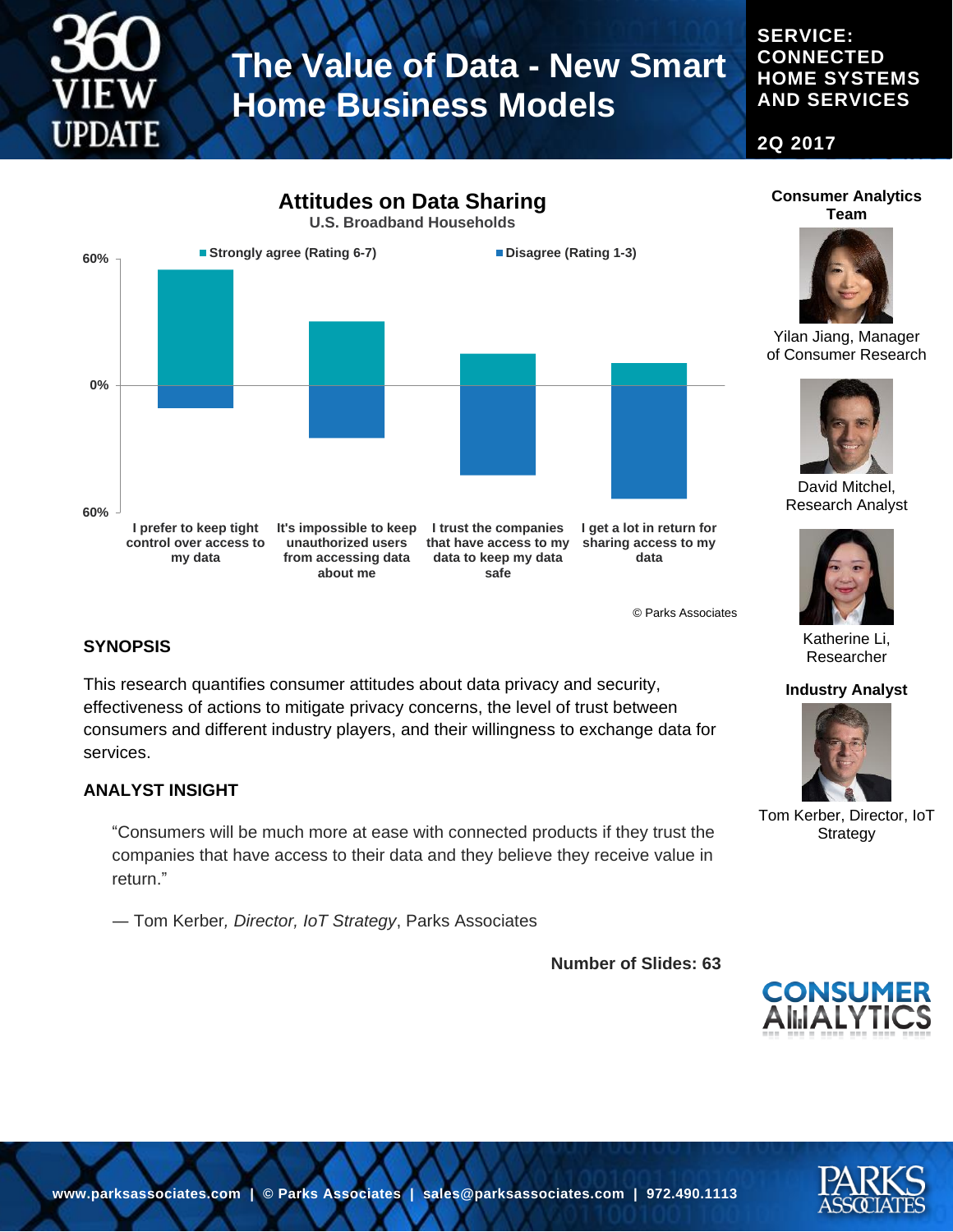

### **SERVICE: CONNECTED HOME SYSTEMS AND SERVICES**

**2Q 2017**

# **CONTENTS**

#### **Consumer Analytics: Connected Home Track**

#### **Executive Summary**

- Industry Insight
- Key Findings and Market Impact

### **Smart Home Segments**

- Parks Associates Smart Home Segments
- Smart Home Ownership by Smart Home Segment (2014 - 2016)
- Respondents are asked a battery of attitudinal questions. Attitudes are then consolidated into three groups based on a factor analysis.
- Attitudinal Motivations by Smart Home Segment (Q4/16)
- Technology Adoption Segments (Q4/16)
- Smart Home Ownership by Technology Adoption Segment (2014 - 2016)

## **Consumer Attitudes on Data Sharing**

- Attitudes on Data Sharing (Q4/16)
- Attitudes on Data Sharing by Technology Adoption Segment (Q4/16)
- Attitudes on Data Sharing by Smart Home Segment (Q4/16)
- Attitudes on Data Sharing by Smart Speaker with Personal Assistant Ownership (Q4/16)
- Attitudes on Data Sharing by Ownership of a Smart Home Device (Q4/16)
- Respondents "Strongly Agreeing" with Data Sharing Statements by Consumer Attitudes (Q4/16)

# **Sharing Data with OEMs**

- Likelihood of Sharing Data with Manufacturer/Service Provider (Q4/16)
- Likelihood of Sharing Data with OEMs (Q4/16)
- Overall Likelihood of Sharing Data with OEMs by Technology Adoption Segment (Q4/16)
- High Likelihood of Sharing Data with OEMs by Technology Adoption Segment (Q4/16)
- Overall Likelihood of Sharing Data with OEMs by Smart Home Segment (Q4/16)
- High Likelihood of Sharing Data with OEMs by Smart Home Segment (Q4/16)
- "Very Likely" to Share Data with OEMs by Demographics (Q4/16)

## **Sharing Data with Insurance Companies**

- Willingness to Share Data from Devices for Home Insurance Discounts (Q4/16)
- Willing to Share Data for Home Insurance Discount by Technology Adoption Segment (Q4/16)
- Willingness to Share Data from Devices for Home Insurance Discounts by Technology Adoption Segment (Q4/16)
- Willing to Share Data for Home Insurance Discount by Smart Home Segment (Q4/16)
- Willingness to Share Data from Devices for Home Insurance Discounts by Smart Home Segment (Q4/16)

## **Sharing Data and Control with Energy Providers**

- Willingness to Share Device Data and Control with Energy Providers for Electricity Bill Discount (Q4/16)
- Willingness of Sharing Thermostat Data with Energy Providers Among Smart Thermostat Owners and Intenders (Q4/16)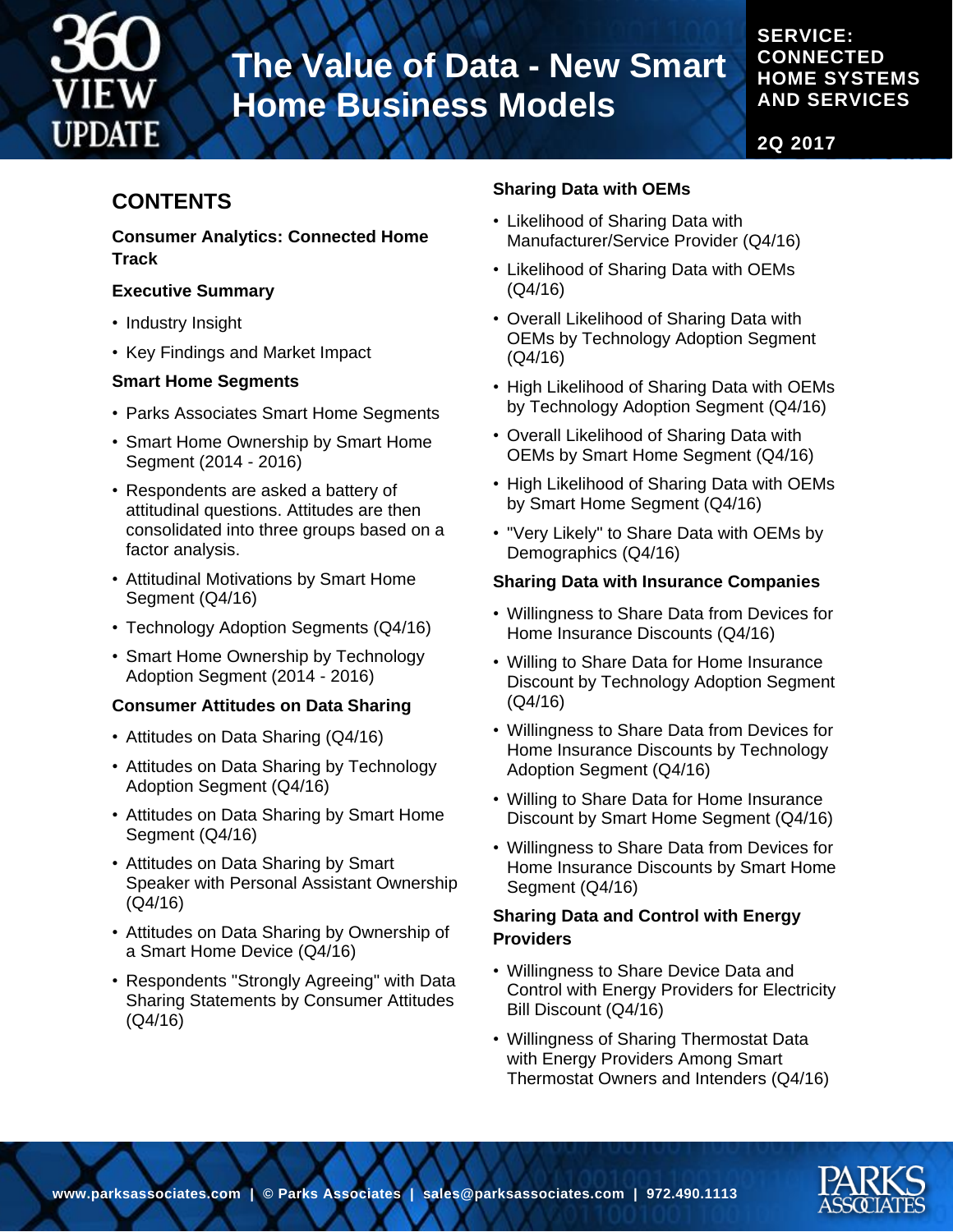

# **SERVICE: CONNECTED HOME SYSTEMS AND SERVICES**

**2Q 2017**

- Willingness to Share Data and Control with Energy Providers for Electricity Bill Discount by Technology Adoption Segment (Q4/16)
- Willingness to Share Data and Control with Energy Providers for Electricity Bill Discount by Smart Home Segment (Q4/16)

#### **Concerns on Hacking of Products and Data**

- Concerns About Hacking of Smart Products (Q4/16)
- Trending in Concerns About Data Hacking of Smart Products (2014 - 2016)
- Concerns about Hacking of Smart Products by Tech Adoption Segment (Q4/16)
- Concerns about Hacking of Smart Products by Smart Home Segment (Q4/16)

#### **Mitigation of Privacy and Security Concerns**

- Actions to Mitigate Privacy and Security Concerns (Q4/16)
- Trending in Concerns and Mitigation (2014 - 2016)
- Concerns and Mitigation Among Smart Home Device Ownership and Intenders (Q4/16)
- Actions to Mitigate Privacy and Security Concerns by Technology Adoption Segment (Q4/16)
- Actions to Mitigate Privacy and Security Concerns by Smart Home Segment (Q4/16)

#### **Industry Trust**

- Trustworthiness of Company Types to Appropriately Access/Manage Personal Data (Q4/16)
- Most Trustworthy Company Type to Appropriately Access/Manage Personal Data by Technology Adoption Segment (Q4/16)
- Most Trustworthy Company Type to Appropriately Access/Manage Personal Data by Smart Home Segment (Q4/16)
- Respondents Ranking Company Type as Most Trustworthy to Appropriately Access/Manage Personal Data by Demographics (Q4/16)

### **Appendix**